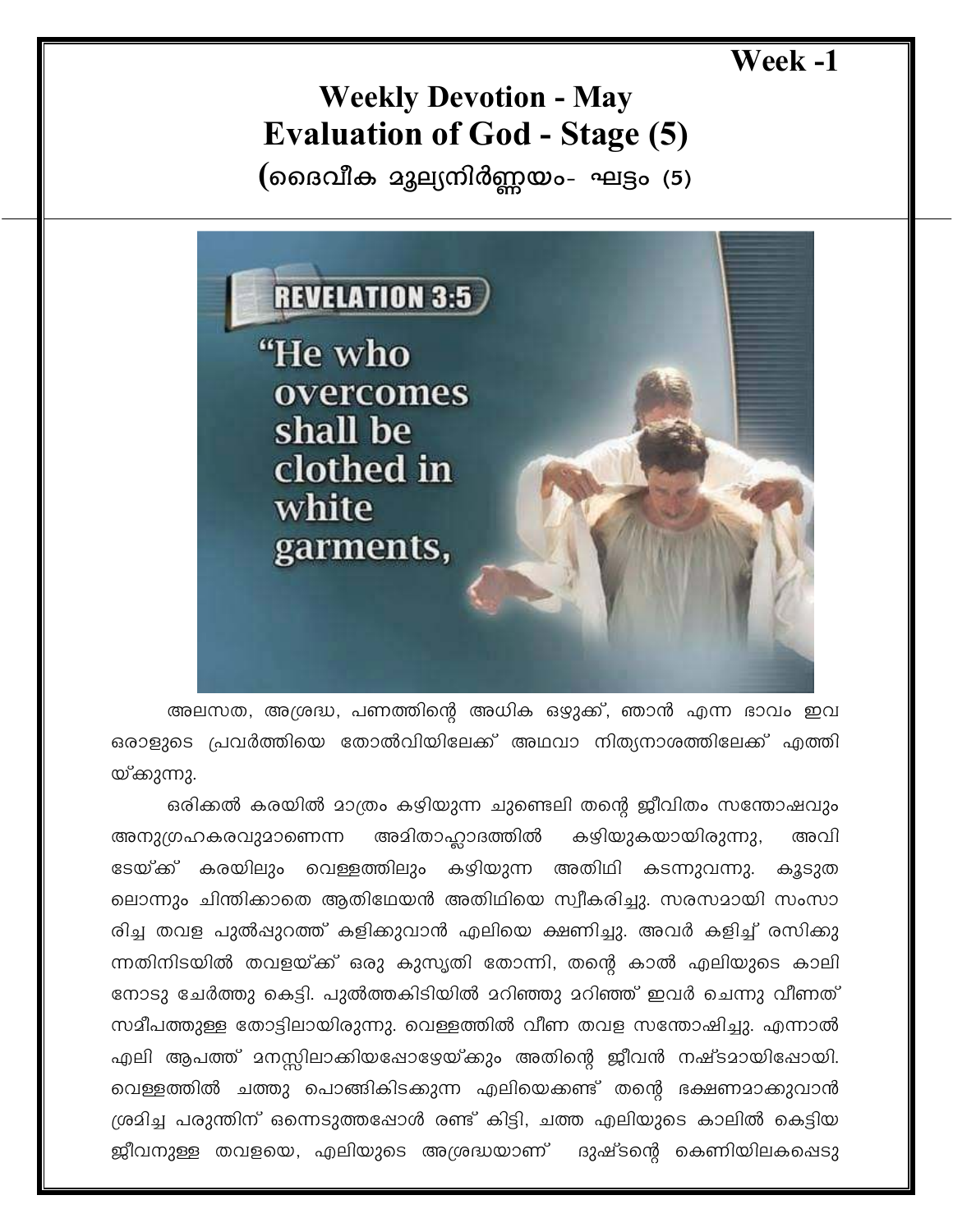വാൻ കാരണം.ദുഷ്ടന്റെ കുടിലതയ്ക്കുള്ള ശിക്ഷ ബൂമറാങ് പോലെയാണ് പ്രവർത്തിക്കുന്നത്.

സാഹചര്യങ്ങൾ അനുകൂലം , ഒന്നിനും കുറവില്ല എന്ന് കരുതി പഠിക്കാത്ത വിദ്യാർത്ഥി പരീക്ഷയിൽ തോറ്റുപോകും. അലസത, ശ്രദ്ധയില്ലായ്മ, എല്ലാം ജീവിത ത്തിൽ ഭദ്രമെന്ന് കരുതിയവർക്കും ഗുരുവിന്റെ മൂല്യ നിർണ്ണയത്തിൽ തോൽവി സംഭവിക്കുന്നു. <u>ാൂല്യ</u> നിർണ്ണയത്തിന് വിധേയരാകുന്ന സർദ്ദീസ് സഭയുടെ തോൽവിയുടെ കാരണം ഇതാണ്. ശത്രു വരുന്ന വഴി കണ്ടില്ല, അവർ ഉണർന്നിരു ന്നില്ല എന്നതാണ് അവരിലുണ്ടായ കുറവ്. ഉറങ്ങുന്നവന് പ്രവർത്തിഷാൻ കഴിയുക യില്ല. മൂല്യനിർണ്ണയം നടത്തുന്ന ഗുരു ദൈവാത്മാവും ഏഴ് നക്ഷത്രവും ഉള്ളവനാ ണ്. ആത്മാവ് ദൈവശക്തിയെ കുറിക്കുന്നു. കൂടാതെ ഗുരു പൂർണ്ണശോഭയെയും പൂർണ്ണ ശക്തിയേയും കാണിയ്ക്കുന്നു. മൂല്യ നിർണ്ണയത്തിൽ തോറ്റവരോട് പറയു ന്നത് ഈ അവസ്ഥയിൽ നിന്ന് എഴുന്നേറ്റാൽ നിങ്ങൾക്ക് ജയാളികളാകാമെന്നാണ്. (വെളി:3:1-6)  $Look$ 

ബുദ്ധിമുട്ട്, കഷ്ടത ഇവയുടെ നടുവിൽ ലക്ഷ്യബോധമുള്ളവർക്കാണ് ജയാ ളികളാകുവാൻ കഴിയുന്നത്. ശ്രീധന്യ സുരേഷ് എന്ന Civil Service നേടിയ യുവതിയെഷറ്റി ഏപ്രിൽ ആദ്യദിവസങ്ങളിൽ വന്ന പത്ര വാർത്ത ശ്രദ്ധിക്കുക. 8 കിലോമീറ്റർ നടന്ന് , വിശപ്പറിഞ്ഞ് , കഷ്ടതയറിഞ്ഞ് പഠിച്ച് ഉന്നത പടവുകൾ ലക്ഷ്യ മാക്കി ഓടുകയും കരസ്ഥമാക്കുകയും ചെയ്തു.ചിലർ പഠിക്കും പക്ഷേ തോറ്റ സർട്ടി ഫിക്കറ്റ് കൈയ്യിൽ സൂക്ഷിക്കുന്നവരാണ്. പ്രീയ കുഞ്ഞുങ്ങളേ! ആത്മീയ ജീവിത ത്തിന്റെ പടവുകൾ കയറുക. താഴത്തെപടി കയറി തോറ്റ സർട്ടിഫിക്കറ്റ് பிടிച് നില്കുന്നവരാകരുത്. അതിനായി ഒന്നാമത് ചെയ്യേണ്ടത് പ്രാപിക്കുകയും കേൾക്കുകയും ചെയ്തത് ഓർക്കുക എന്നുള്ളതാണ്. ഓർക്കുക എന്ന വാക്ക് വർത്തമാനകാലമാണ്. പരീക്ഷ എഴുതേണ്ട ആത്മീയ വിദ്യാർത്ഥികൾ ക്രിസ്തു നമുക്കു വേണ്ടി ചെയ്തത്ഓർക്കുകയും , ഇന്നും മരിച്ചവരിൽ നിന്നുള്ള ആദ്യഫല മായി നമ്മോടൊഷം വസിക്കുന്ന കർത്താവിനെ ഓർക്കുകയും ചെയ്യുമ്പോൾ നാം ജയാളികളാകുന്നു.

രണ്ടാമതായി ഈ ഓർമ്മ നിലനിർത്തണം. നാം പാപികളായിരിക്കുമ്പോൾ തന്നെ സ്വജീവനെ നൽകി നമ്മെ രക്ഷിച്ചവനെ എഷോഴും ഓർക്കുകയും അദ്ദേഹം പറയുന്നത് ശ്രദ്ധയോടെ കേട്ട് അനുസരിക്കുകയും വേണം.

മൂന്നാമതായി ജയിക്കുവാൻ തരുന്ന അവസരം തക്കത്തിലുപയോഗിക്കണം. പാപബോധം വന്നാൽ <u> മാനസാന്തരപ്പെട്ട് മടങ്ങി വരുവാനുള്ള </u> അവസരമായി അതിനെ കാണണം. സമയം തക്കത്തിൽ ഉപയോഗിക്കുന്നവർക്കു മാത്രമേ ജയാളിക ളാകുവാൻ കഴിയുകയുള്ളൂ.